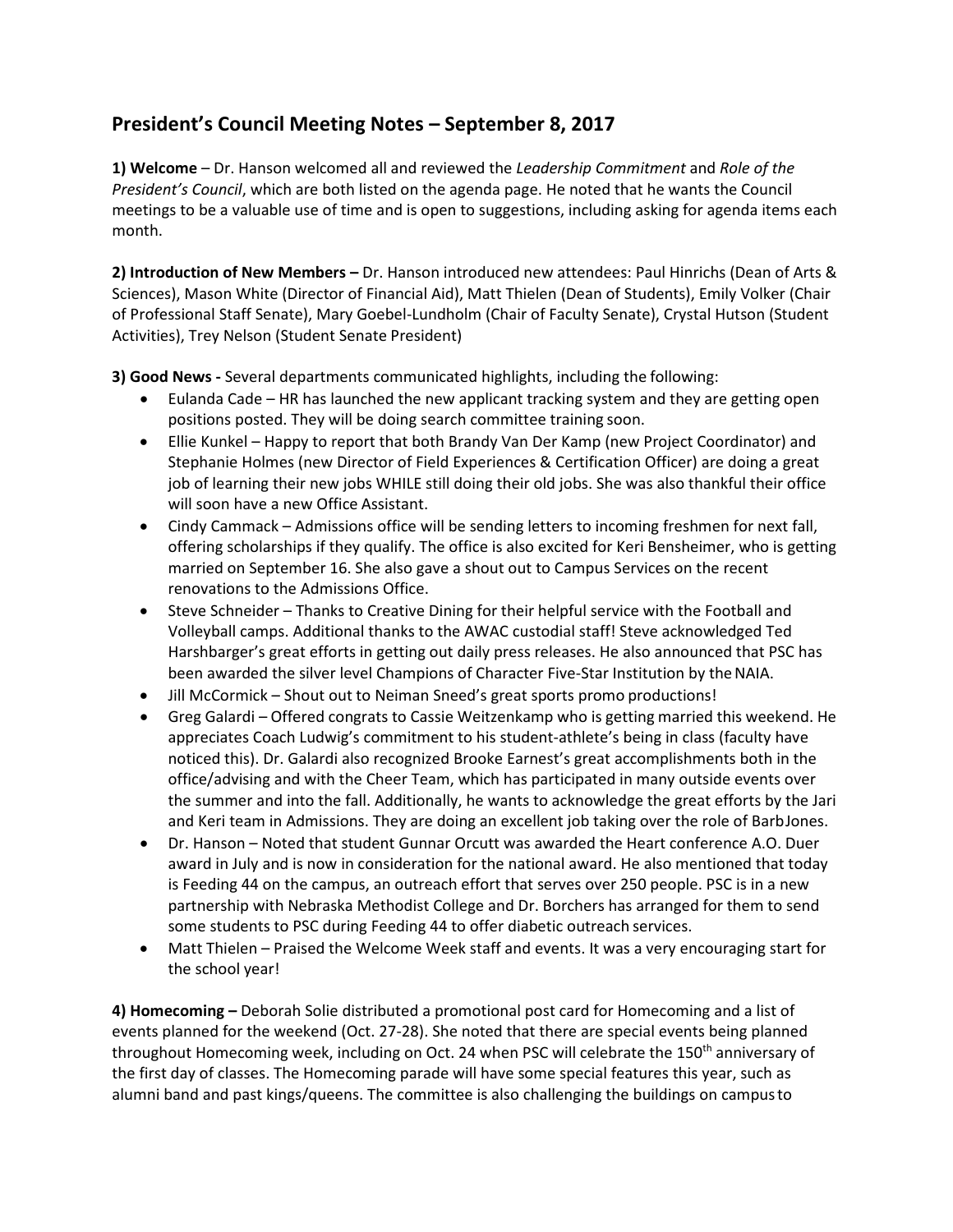decorate for Homecoming as they did years ago. Crystal Hutson announced that email instructions will be sent pertaining to this. See peru.edu/150 for more information on these events.

## **5) A.D. & VPAF Searches –**

- A. A.D. Dr. Hanson reported that this vacancy has been posted and the search committee, cochaired by Dr. Hanson and Dr. Dorman, will begin meeting on September 12. He also reported that an outside consultant is coming to campus to help move our Athletics department forward for the future.
- B. VPAF Dr. Hanson announced that to ensure the best possible results for our VPAF search a national search firm will be used. The search firm will provide intense and targeted research to find qualified candidates who are a good institutional fit. The firm will provide consistent and active follow up with candidates through the selection of the finalists for the position.

## **6) Updates**

- **A. Strategic Plan**  Dr. Hanson reviewed that updates were presented at the all-campus meeting recently. He distributed a few copies of the SP framework-to-date. Four subcommittees have been charged with developing and finalizing the initiatives for the Plan. In addition, a Strategic Enrollment Management (SEM) planning committee has been formed, co-chaired by Dr. Borchers and Dr. Dorman. This committee will meet throughout the year and will explore/develop ways to enhance enrollment at PSC.
- **B. Budget**  Tammie Hart shared a handout and reviewed Revenue year-to-date. In summary, we are short approximately \$450,000 this year. The Budget Committee is working to find ways to handle this shortfall (i.e., salary savings from open positions). Tammie reported that our operational budget is stronger today than it has been since she began working at PSC. Dr. Hanson noted we are also experiencing a dip in enrollment and we will work to develop strategies for boosting these numbers.
- **C. Facilities –** Jill McCormick reported on the following:
	- 1) Delzell Working on punch list items at this point.
	- 2) Theater Footings will be installed soon.
	- 3) Complex Fire Sprinklers These are being updated in all buildings at the Complex, continuing through the school year and into next summer.
	- 4) Faculty Housing Getting refurbished.
	- 5) Painting Have been using an outside contractor to speed up campus painting projects (exterior Student Center, Library Coffee Shop, Hoyt  $1^{st}$  &  $2^{nd}$  floors, Jindra).

## **7) Announcements**

- · Matt Hill said the Concert Choir will be giving an alumni-exclusive *Heritage Concert* performance on Friday, Oct. 27, for those here for Homecoming. The campus and community concert will be on Thursday, October 26, at 7pm. Nebraska composers, or those with ties to them, wrote the music for these concerts. Matt announced that students will have the chance to work with a famous Nebraska composer, Jackson Berkey (Manheim Steamroller).
- Adam Neveau noted that Boo Bash will be on October 29<sup>th</sup>, which is the day after Homecoming.

8) Future meeting dates - Next meeting date is October 13<sup>th</sup> at 11:00am in CATS Conference Room.

**9) Employee Campus Climate Survey Results** – For those who had not yet seen her presentation, Kristin Buscher shared these results, which are available on the R: drive in the iResearch folder. Thesurvey